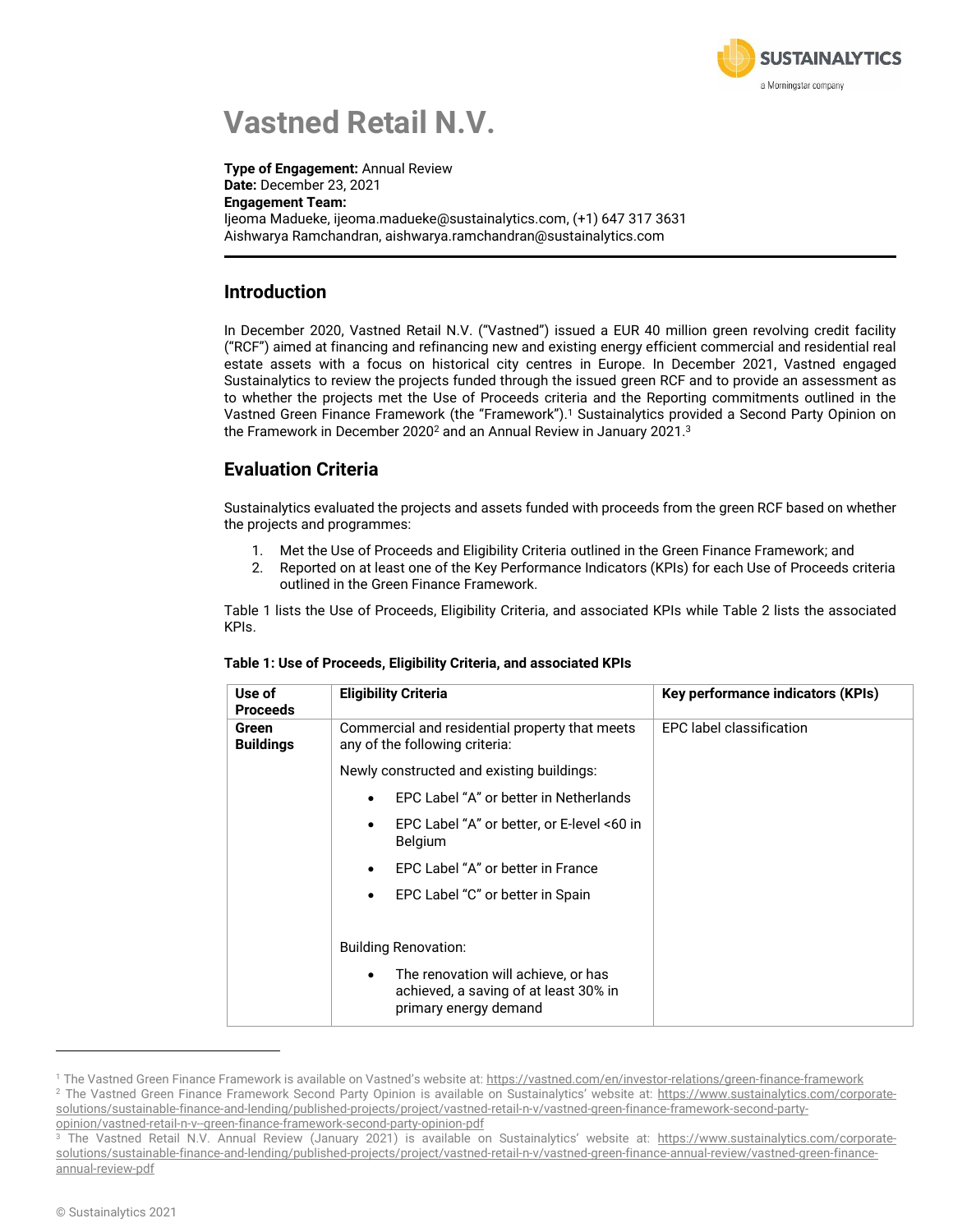

## **Issuing Entity's Responsibility**

Vastned is responsible for providing accurate information and documentation relating to the details of the projects that have been funded, including description of projects, amounts allocated, and project impact.

## **Independence and Quality Control**

Sustainalytics, a leading provider of ESG and corporate governance research and ratings to investors, conducted the verification of Vastned's Green Bond Use of Proceeds. The work undertaken as part of this engagement included collection of documentation from Vastned employees and review of documentation to confirm the conformance with the Green Finance Framework.

Sustainalytics has relied on the information and the facts presented by Vastned with respect to the Nominated Projects. Sustainalytics is not responsible nor shall it be held liable if any of the opinions, findings, or conclusions it has set forth herein are not correct due to incorrect or incomplete data provided by Vastned.

Sustainalytics made all efforts to ensure the highest quality and rigor during its assessment process and enlisted its Sustainability Bonds Review Committee to provide oversight over the assessment of the review.

### **Conclusion**

Based on the limited assurance procedures conducted,<sup>4</sup> nothing has come to Sustainalytics' attention that causes us to believe that, in all material respects, the reviewed bond projects, funded through proceeds of Vastned's Green Bond, are not in conformance with the Use of Proceeds and Reporting Criteria outlined in the Green Finance Framework. Vastned has disclosed to Sustainalytics that it has allocated 100% of the proceeds raised by the green RCF to eligible assets as of December 23, 2021.

## **Detailed Findings**

| <b>Eligibility</b><br><b>Criteria</b>        | <b>Procedure Performed</b>                                                                                                                                                                                                                                      | <b>Factual Findings</b>                                                       | <b>Error</b> or<br><b>Exceptions</b><br><b>Identified</b> |
|----------------------------------------------|-----------------------------------------------------------------------------------------------------------------------------------------------------------------------------------------------------------------------------------------------------------------|-------------------------------------------------------------------------------|-----------------------------------------------------------|
| Use of<br><b>Proceeds</b><br><b>Criteria</b> | Verification of the projects funded by the<br>green RCF to determine if projects aligned<br>with the Use of Proceeds Criteria outlined<br>in the Green Finance Framework and above<br>in Table 1.                                                               | All projects reviewed<br>complied with the Use<br>of Proceeds criteria.       | None                                                      |
| Reporting<br><b>Criteria</b>                 | Verification of the projects funded by the<br>green RCF to determine if impact of<br>projects was reported in line with the KPIs<br>outlined in the Green Finance Framework<br>and above in Table 1. For a list of KPIs<br>reported please refer to Appendix 2. | All projects reviewed<br>reported the KPI per<br>Use of Proceeds<br>criteria. | <b>None</b>                                               |

#### **Table 2: Detailed Findings**

<sup>4</sup> Sustainalytics limited assurance process includes reviewing the documentation relating to the details of the projects that have been funded, including description of projects, estimated and realized costs of projects, and project impact, which were provided by the Issuer. The Issuer is responsible for providing accurate information. Sustainalytics has not conducted on-site visits to projects.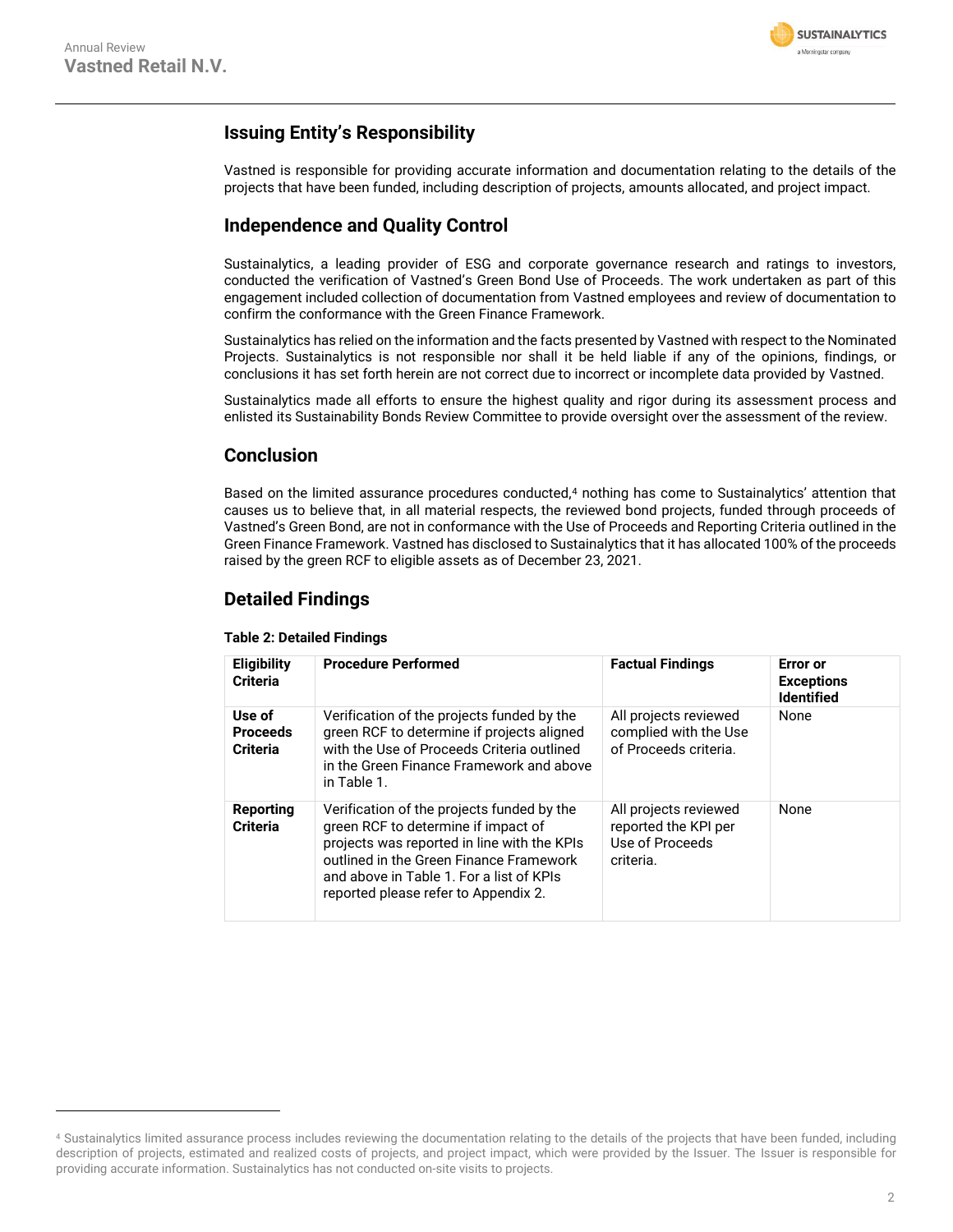

## **Appendices**

## **Appendix 1: Allocation Reporting by Eligibility Criteria**

| Use of<br><b>Proceeds</b><br>Category | <b>Country</b>     | <b>Distribution of Eligible</b><br><b>Assets per Country (%)</b> | <b>Amount Allocated</b><br>(EUR millions) <sup>5</sup> | <b>FY21 Eligible</b><br><b>Portfolio Amount</b><br>(EUR millions) |
|---------------------------------------|--------------------|------------------------------------------------------------------|--------------------------------------------------------|-------------------------------------------------------------------|
| Green<br><b>Buildings</b>             | <b>Belgium</b>     | 0.68                                                             | 0.27                                                   | 0.9                                                               |
|                                       | Spain              | 38.97                                                            | 15.59                                                  | 53.8                                                              |
|                                       | <b>Netherlands</b> | 60.35                                                            | 24.14                                                  | 83.3                                                              |
| Total                                 |                    | 100.00                                                           | 40.00                                                  | 138.1                                                             |

## **Appendix 2: Impact Reporting by Eligibility Criteria**

| <b>EPC Label</b>      | Country                             |                                   |                                                      |  |
|-----------------------|-------------------------------------|-----------------------------------|------------------------------------------------------|--|
| <b>Classification</b> | <b>Belgium</b><br>(number of units) | <b>Spain</b><br>(number of units) | <b>Netherlands</b><br>(number of units) <sup>6</sup> |  |
| A+                    | 0                                   | 0                                 | 6                                                    |  |
| A                     | 3                                   | 0                                 | 75                                                   |  |
| B                     | 0                                   | 1                                 | $\mathbf{0}$                                         |  |
| C                     | 0                                   | 3                                 | $\mathbf{0}$                                         |  |
| <b>Total</b>          | 3                                   | 4                                 | 81                                                   |  |

<sup>5</sup> Vastned has communicated to Sustainalytics that the distribution of eligible assets per country for the EUR 40 million assumes a pro-rata allocation. <sup>6</sup> For the Annual Review published in January 2021, Vastned provided Sustainalytics with two case studies illustrating its achieved impact for select buildings in the Netherlands which met the eligibility criteria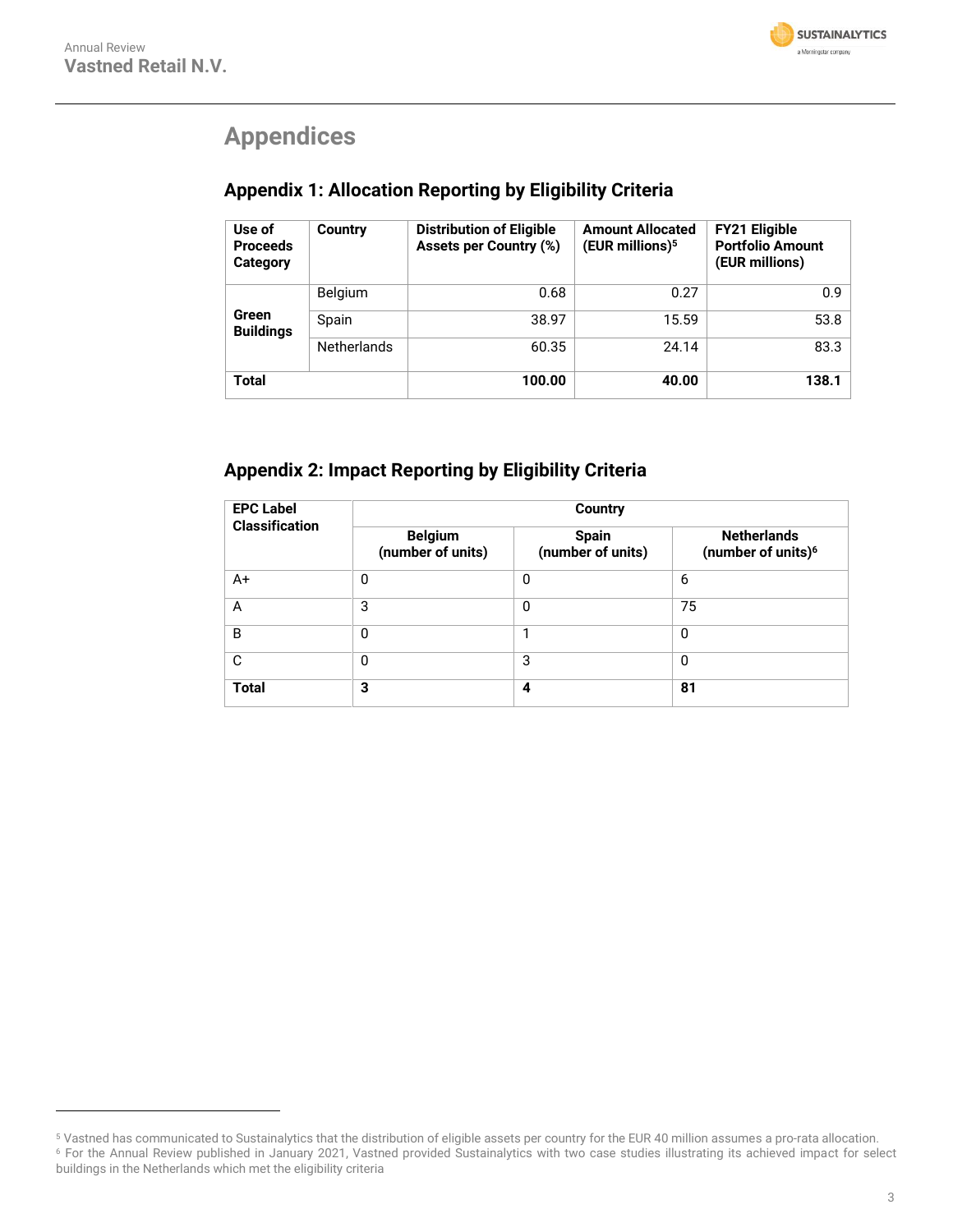

## **Disclaimer**

#### **Copyright ©2021 Sustainalytics. All rights reserved.**

The information, methodologies and opinions contained or reflected herein are proprietary of Sustainalytics and/or its third party suppliers (Third Party Data), and may be made available to third parties only in the form and format disclosed by Sustainalytics, or provided that appropriate citation and acknowledgement is ensured. They are provided for informational purposes only and (1) do not constitute an endorsement of any product or project; (2) do not constitute investment advice, financial advice or a prospectus; (3) cannot be interpreted as an offer or indication to buy or sell securities, to select a project or make any kind of business transactions; (4) do not represent an assessment of the issuer's economic performance, financial obligations nor of its creditworthiness; and/or (5) have not and cannot be incorporated into any offering disclosure.

These are based on information made available by the issuer and therefore are not warranted as to their merchantability, completeness, accuracy, up-to-dateness or fitness for a particular purpose. The information and data are provided "as is" and reflect Sustainalytics' opinion at the date of their elaboration and publication. Sustainalytics accepts no liability for damage arising from the use of the information, data or opinions contained herein, in any manner whatsoever, except where explicitly required by law. Any reference to third party names or Third Party Data is for appropriate acknowledgement of their ownership and does not constitute a sponsorship or endorsement by such owner. A list of our third-party data providers and their respective terms of use is available on our website. For more information, visit [http://www.sustainalytics.com/legal-disclaimers.](http://www.sustainalytics.com/legal-disclaimers)

The issuer is fully responsible for certifying and ensuring the compliance with its commitments, for their implementation and monitoring.

In case of discrepancies between the English language and translated versions, the English language version shall prevail.